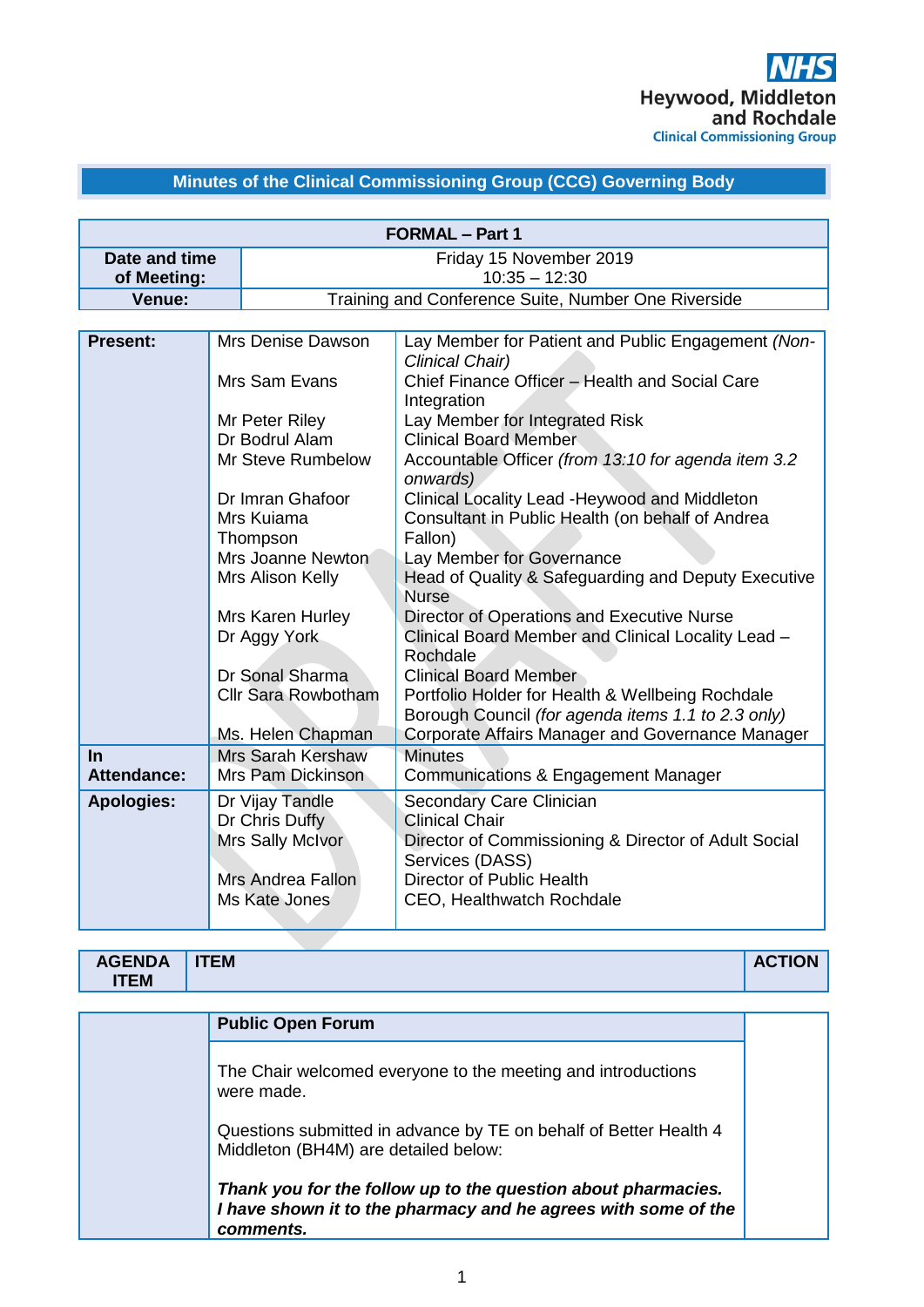*However, my questions were aimed at my concerns that these changes will have an impact on GP services. I can see from the response that the CCG is aware.*

Pharmacies are commissioned by NHS England, the response was collated and shared from the last meeting (20/09/2019)

No further update required.

*The needle disposal question in relation to Middleton has not been answered, please can you provide an update?*

Responses to questions relating to needle disposal have been provided previously on 16 March 2018, 20 July 2018, 21 September 2018 and 16 November 2018.

As previously updated. Needle disposal falls under the portfolio of Public Health, Rochdale Borough Council therefore the question to CCG has been closed.

It was reiterated that the CCG cannot dictate if a practice collects sharps.

The current service based at Alkrington Health Centre will continue for this financial year and a meeting is planned in January 2020 to discuss the service provision from April 2020 onwards. The CCG can ask the LA colleague working on this to contact you, if permission is given to share contact details. Permission was granted and contact details will be shared.

*In the public area, hearing what is being said isn't easy. Most of the attendees talk towards the chair and therefore, as we are behind them, it can be difficult to hear what is being said. One or two, especially near to the chair can be heard as they speak up.*

Governing Body members were reminded to use the microphones when speaking to address this comment.

*To be more environmentally friendly by not printing off shed loads of paper versions on items on the agenda, when will the CCG use the two large screens in the training room? We have all this lovely technology which is not being taken full advantage of, both sound & vision.*

To use the screens would require an additional member of staff being taken out of the office, to scrool through the papers keeping them in line with the discussion. Members present would not be able to do this in addition to actively participating in the meeting.

The CCG will consider this and look at the feasibility of different approaches.

*Rochdale is supposed to be user friendly for Older People. Can the CCG give me any examples of this?*

This is a GM wide committment and Rochdale Borough Council has an Older People's Champion – Councillor Pat Dale.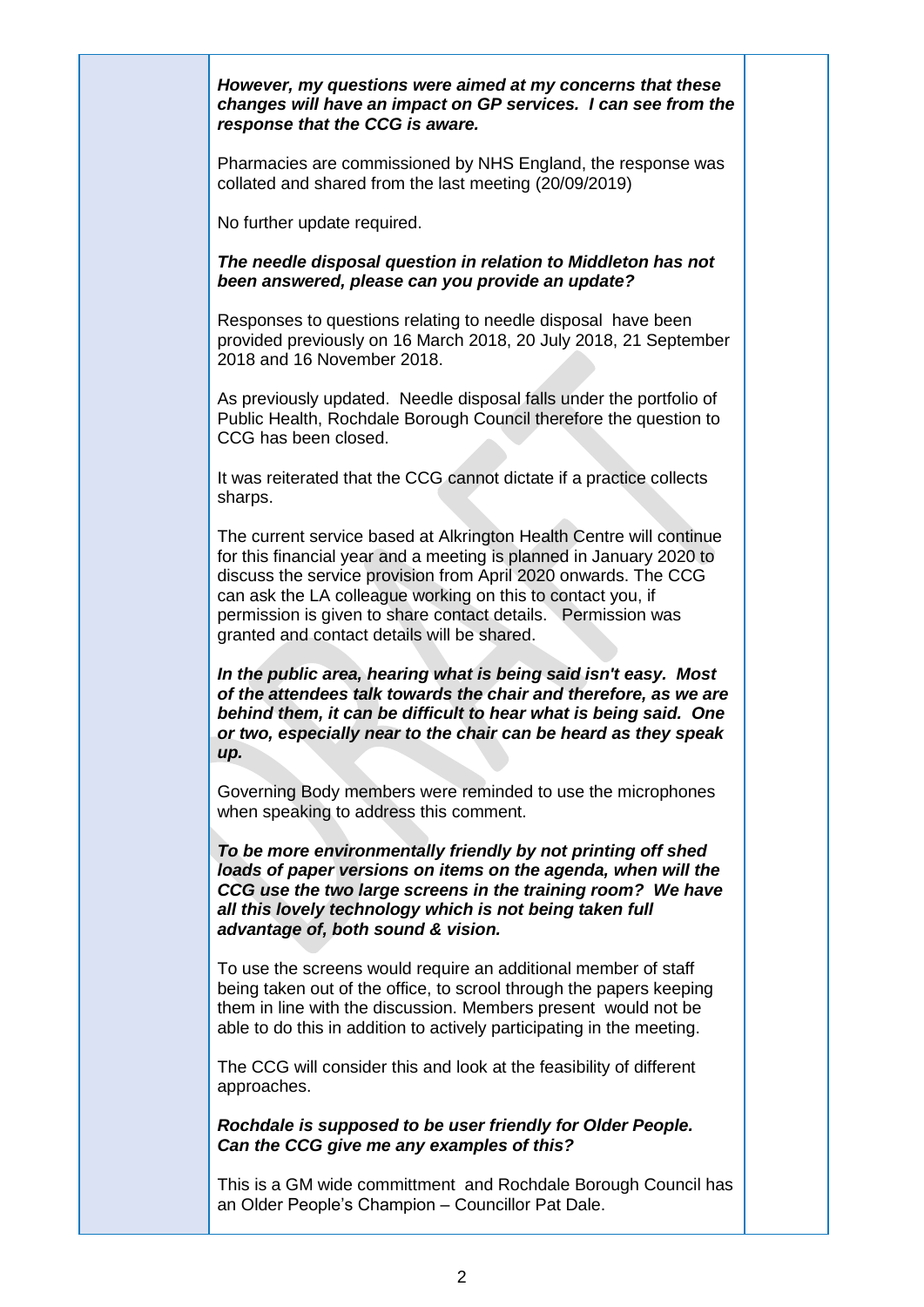The CCG currently supports and facilitates the User Carer Forum and also Rochdale Senior Citizens forum.

An event is currently being planned to bring older people across the borough together. This will be publicised in due course and details shared with Better Health4Middleton

Two local older people are members of the Greater Manchester Older People's Network as is the CCG Engagement Lead. This ensures that initiatives and discussions at GM level can be fed back to older people in the borough.

*I have been doing some research this week ever since questions were raised again about PPGs at Middleton surgeries. I've not completed the survey yet, but what I see raised questions about how committed Surgeries are to having these PPGs? At a previous BH4M meeting a GP did say that PPGs frighten him. I couldn't believe my ears. Looking at the information on each surgeries website raises some questions. If this is the situation online, I hate to think what the situation is for all the people who are not online. How are people to know what services are available if you don't tell us? If the PPGs were working more effectively, perhaps these issues would be dealt with. But if surgeries are going to "Dodge the bullet" then many issues will remain. The attitude of GPs, Practice Managers and some staff needs to change. Sometimes it feels like we're trying to communicate with MPs who are in the Westminster bubble.*

A question was previously raised in relation to Patient Participation Groups (PPG's) on 15 May 2018 and 20 July 2018 when the following response was provided:

*PPG's are run by the GP Practices and it is their decision whether they have these in place. The CCG and Primary Care team has offered support and worked with the individual practices, however not all have engaged.* 

*The CCG supported the set up of two groups within the Borough to support Rochdale PPGs and Heywood & Middleton PPGs to align with the two Locality Engagement groups of practices. The Rochdale group is still meeting but this is not the case in Heywood and Middleton.* 

The CCG has shared best practice and will again encourage this at the Locality Engagement Group meeting and explore what support can be offered

The comment about GP who was frightened, the CCG would hope this was a light-hearted response and was very surprising. This will be shared with the Primary Care Team to look at how we communicate alternatively with Practices.

Concludes public questions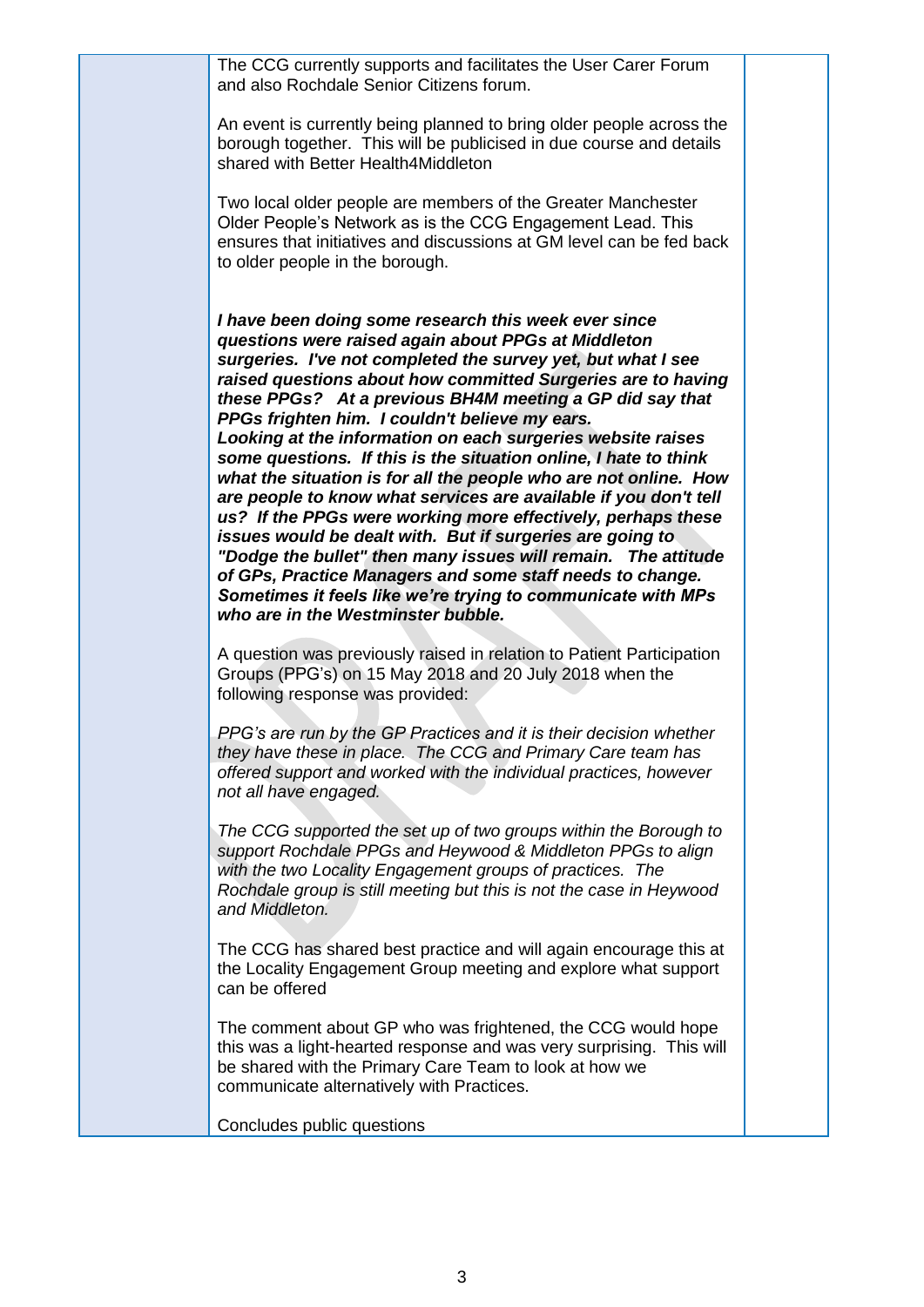## **1 - GOVERNANCE**

| <b>Apologies</b> |  |
|------------------|--|
|------------------|--|

Apologies as noted above.

| 15/11/19/1.1 |       | <b>Committee Business</b>                                                                                                                                                                                                                                                                                                                                                                                   |    |
|--------------|-------|-------------------------------------------------------------------------------------------------------------------------------------------------------------------------------------------------------------------------------------------------------------------------------------------------------------------------------------------------------------------------------------------------------------|----|
|              | 1.1.1 | Members noted Dr Duffy's apologies for the meeting and<br>Mrs Denise Dawson as Chair in his absence.                                                                                                                                                                                                                                                                                                        |    |
|              | 1.1.2 | Continued good wishes were noted to both Dr Duffy and Dr<br>Tandle                                                                                                                                                                                                                                                                                                                                          |    |
|              | 1.1.3 | An update was provided in relation to the GM Quarter 2<br>Assurance meeting that had taken place on the 14th<br>November. This is a system assurance meeting with<br>representation from LA, PAHT, PCFT, LCO and the CCG.                                                                                                                                                                                   |    |
|              | 1.1.4 | Within the meeting Greater Manchester Health and Social<br>Care Partnership (GMHSCP) commended the locality for the<br>detailed responses provide to the KLOEs, which support the<br>meeting and as a consequence of the submission, it was not<br>necessary for colleagues to attend the meeting to ask any<br>further questions in relation to Medicines Optimisation, and<br>Quality was also commended. |    |
|              | 1.1.5 | Feedback received was positive and thanks were noted to all<br>colleagues that had contributed to both the submission and<br>the assurance meeting. It was agreed that the final KLOE<br>submission will be shared with those colleagues and<br>Governing Body members.                                                                                                                                     | HC |
|              | 1.1.6 | It has been announced that Jon Rouse, Chief Officer of<br>Greater Manchester Health and Social Care Partnership, will<br>be leaving in the early part of 2020, to take up a new role as<br>City Director and Head of Paid Service at Stoke-on-Trent<br>City Council.                                                                                                                                        |    |
|              | 1.1.7 | Members were reminded that the annual completion of the<br>Conflicts of Interest training was due for completion. This<br>consists of 3 modules for Governing Body members to<br>complete. A submission on compliances is required for<br>NHSE in December.                                                                                                                                                 |    |
|              | 1.1.8 | The Governing Body agreed to note the verbal update<br>provided.                                                                                                                                                                                                                                                                                                                                            |    |

| 15/11/19/1.2 | <b>Declarations and Register of Interests</b>                                                                                                                                                             |  |  |
|--------------|-----------------------------------------------------------------------------------------------------------------------------------------------------------------------------------------------------------|--|--|
|              | Members were reminded of their obligation to declare any<br>1.2.1<br>interest they may have which might conflict with the business<br>of Heywood, Middleton and Rochdale Clinical<br>Commissioning Group. |  |  |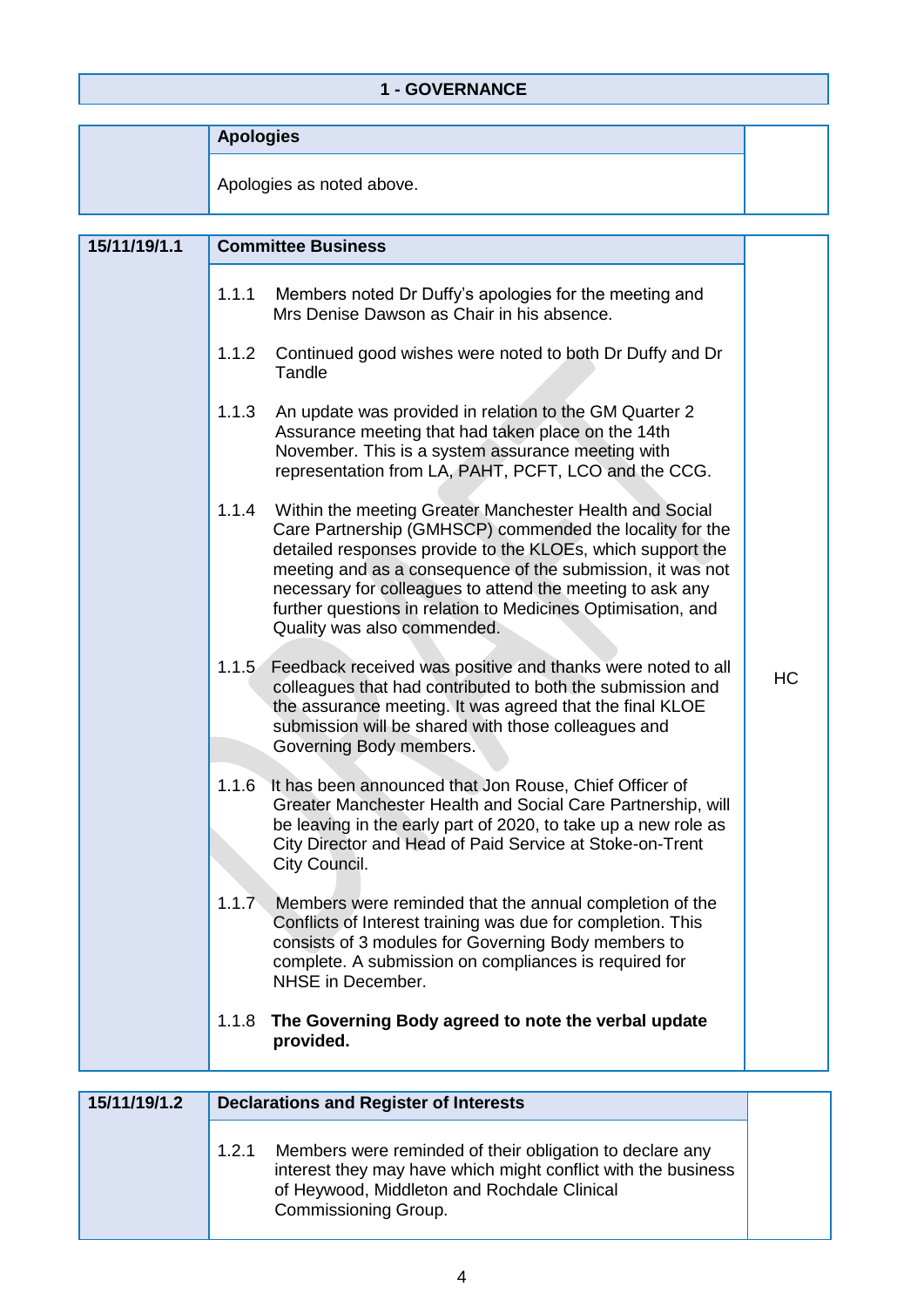| 1.2.2 | Declarations declared by members are listed in the CCG's<br>Register of Interests. The Register is available either via the<br>Corporate Affairs and Governance Manager or the CCG<br>website at the following link: Declarations of Interest Register |  |
|-------|--------------------------------------------------------------------------------------------------------------------------------------------------------------------------------------------------------------------------------------------------------|--|
|       | 1.2.3 The Chair requested any declarations of interests relating to<br>today's agenda.                                                                                                                                                                 |  |
| 1.24  | None were received.                                                                                                                                                                                                                                    |  |
|       | 1.2.5 The Governing Body agreed to note that no declarations<br>of interest were received.                                                                                                                                                             |  |

| 15/11/19/1.3 | Minutes of the CCG Governing Body Meeting held on 20<br>September 2019                                     |
|--------------|------------------------------------------------------------------------------------------------------------|
|              | 1.3.1 The minutes of the meeting on Friday 20 September 2019<br>were agreed as a true and accurate record. |

| 15/11/19/1.4 | <b>Matters Arising / Action Log / Use of Chairs Actions</b>                                                                                                                                  |
|--------------|----------------------------------------------------------------------------------------------------------------------------------------------------------------------------------------------|
|              | 1.4.1 The action log was reviewed and updated.                                                                                                                                               |
|              | 1.4.2 Members were informed that the following Chairs actions<br>have taken place since the last meeting:                                                                                    |
|              | • Audit Terms of Reference for ratification – following<br>the September Governing Body meeting members<br>agreed the proposed amendments should be made<br>and approved via chairs actions. |
|              | 1.4.3 The Governing Body agreed to note the use of Chair's<br><b>Actions.</b>                                                                                                                |

| 15/11/19/1.5 | <b>Chair's Report</b>                |  |
|--------------|--------------------------------------|--|
|              | <b>Declaration of Interest: None</b> |  |
|              | Item deferred<br>1.5.1               |  |

## **2 - ITEMS FOR DECISION**

| 15/11/19/2.1 | <b>Remuneration Committee Terms of reference for Ratification</b>                                                                                 |
|--------------|---------------------------------------------------------------------------------------------------------------------------------------------------|
|              | <b>Declaration of Interest: None</b>                                                                                                              |
|              | 2.1.1 The Remuneration Committee Terms of reference were<br>shared, and members advised that any changes had been<br>highlighted for ease of use. |
|              | 2.1.2 Members were asked for comment and approval, all agreed.                                                                                    |
|              | 2.1.3 The Governing Body approved the Remuneration<br><b>Committee Terms of Reference.</b>                                                        |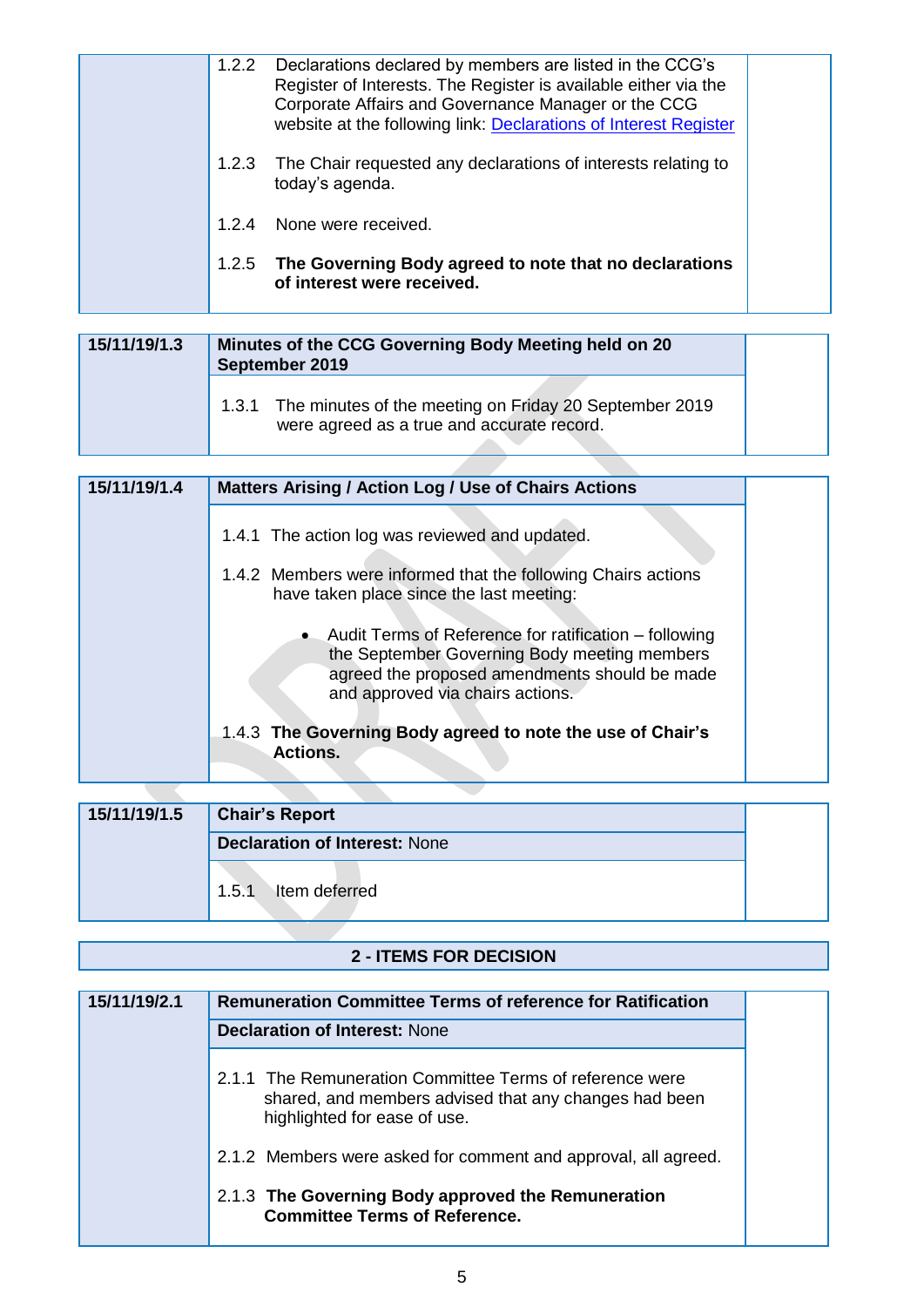| 15/11/19/2.2 |       | <b>Constitution - Approval for submission</b>                                                                                                                                                                                                                       |       |
|--------------|-------|---------------------------------------------------------------------------------------------------------------------------------------------------------------------------------------------------------------------------------------------------------------------|-------|
|              |       | <b>Declaration of Interest: None</b>                                                                                                                                                                                                                                |       |
|              | 2.2.1 | A copy of the CCG Constitution was shared for comment<br>and approval. This will replace the existing version in line<br>with the changes within the CCG since it was established in<br>2013.                                                                       |       |
|              | 2.2.2 | A Governance handbook to support the Constitution is also<br>being collated. This will include all previously ratified Terms<br>of Reference of the committees in place and other ratified<br>documentation to support Chairs of meetings and meeting<br>etiquette. |       |
|              | 2.2.3 | The Scheme of Reservation and Delegation (SoRD) Standing<br>Financial Instructions (SFI) and Standing Orders have been<br>delegated to Audit Committee in line with governance.                                                                                     |       |
|              | 2.2.4 | Once approved by Governing Body the Constitution will be<br>submitted to NHSE and following confirmation of their<br>approval, published on the CCG website.                                                                                                        |       |
|              | 2.2.5 | Members were asked for questions or comments. A request<br>was made to ensure that it was clear the SoRD delegated to<br>ICB, only applied to the pooled budget.                                                                                                    | SE/HC |
|              | 2.2.6 | The Governing Body approved the submission of<br>Constitution with the amendment noted to the SoRD<br>above.                                                                                                                                                        |       |

| 15/11/19/2.3 | <b>Governing Body Terms of Reference</b>                                                                                                                                                                                                                                                                                  |
|--------------|---------------------------------------------------------------------------------------------------------------------------------------------------------------------------------------------------------------------------------------------------------------------------------------------------------------------------|
|              | <b>Declaration of Interest: None</b>                                                                                                                                                                                                                                                                                      |
|              | Following the proposal to change the format of the<br>2.3.1<br>Governing Body meetings from January 2020 a revised<br>version of the Terms of Reference was shared with members<br>for approval.                                                                                                                          |
|              | 2.3.2<br>From January 2020 it was suggested that Part 1 (with Public<br>in attendance) would take place from 09:30 - 10:30 and Part<br>2 (confidential meeting) would take place from 10:45 - 12:45<br>to allow members to discuss any issues raised in the public<br>forum and for more formal discussion to take place. |
|              | 2.3.3 It had been agreed that the membership for the part 2<br>meeting would also require review and that a decision log<br>would be considered.                                                                                                                                                                          |
|              | 11.06 Councillor Sara Rowbotham left the meeting.                                                                                                                                                                                                                                                                         |
|              | It was agreed the proposed changes to the meeting<br>2.3.4<br>demonstrated the CCG journey and embraced its current<br>position.                                                                                                                                                                                          |
|              | It was highlighted that since sharing the Terms of Reference,<br>2.3.5<br>the Treatment Advisory Group Governance reporting had                                                                                                                                                                                           |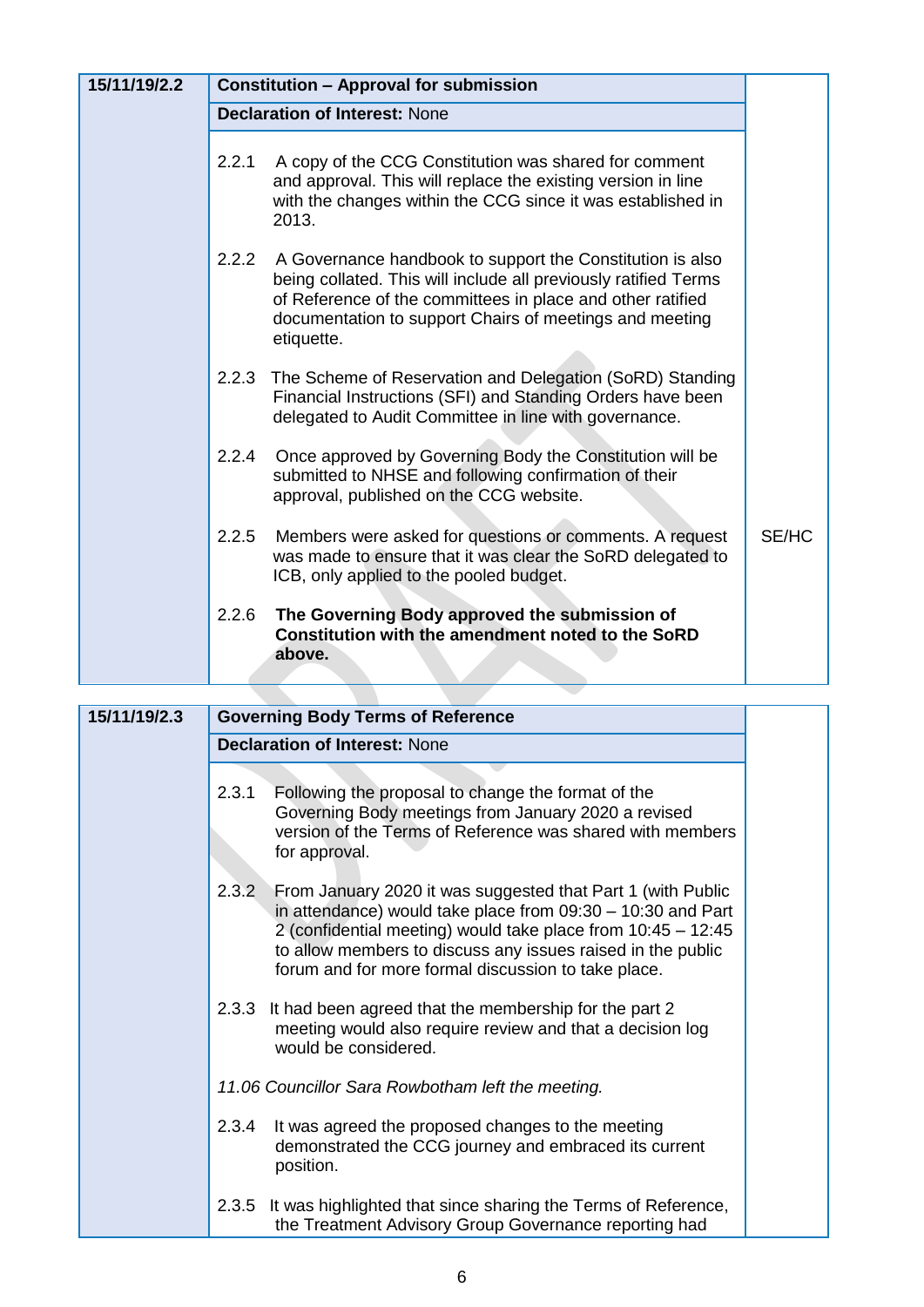|  | changed and that this would now be presented at the Clinical<br>and Professional Advisory Panel (CPAP) meeting for<br>information as TAG has delegated authority from Governing<br>Body to approve the Individual Funding Requests (IFRs).<br>CPAP would act as a discussion platform to highlight any<br>trends and gaps in commissioning pathways. |  |
|--|------------------------------------------------------------------------------------------------------------------------------------------------------------------------------------------------------------------------------------------------------------------------------------------------------------------------------------------------------|--|
|  | 2.3.6 Members thanked the Corporate Affairs Manager and<br>Governance Lead for the amendments to the Terms of<br>Reference.                                                                                                                                                                                                                          |  |
|  | 2.3.7 The Governing Body agreed the terms of reference<br>would be approved via chairs actions to include the<br>amendment to TAG governance reporting and following<br>a review of the membership to Part 2 of the meeting.                                                                                                                         |  |

### **3 - ITEMS FOR DISCUSSION**

| 15/11/19/3.1 | <b>Quality and Safeguarding Report</b>                                                                                                                                                                                                                |
|--------------|-------------------------------------------------------------------------------------------------------------------------------------------------------------------------------------------------------------------------------------------------------|
|              | <b>Declaration of Interest: None</b>                                                                                                                                                                                                                  |
|              | The report was shared for information and members were<br>3.1.1<br>asked for comments and questions.                                                                                                                                                  |
|              | A question was raised regarding how the 4 priorities had been<br>3.1.2<br>identified. It was confirmed the priorities are directed by GM<br>and were based on national and local evidence of need.                                                    |
|              | 3.1.3<br>It was noted that at the GM Quarter 2 Assurance meeting that<br>took place on the 14 <sup>th</sup> November, HMR was commended on<br>the LeDeR reviews taking place in the borough and HMR had<br>been invited by GM to share good practice. |
|              | 13:10hrs Steve Rumbelow joined the meeting                                                                                                                                                                                                            |
|              | 3.1.1.3 The Governing Body agreed to note the content of the<br>report.                                                                                                                                                                               |

| 15/11/19/3.2 Quality Premium Report  |  |  |
|--------------------------------------|--|--|
| <b>Declaration of Interest: None</b> |  |  |
| Item deferred<br>3.2.1               |  |  |

| 15/11/19/3.3 | <b>Performance Report</b>            |                                                                                                                                           |  |
|--------------|--------------------------------------|-------------------------------------------------------------------------------------------------------------------------------------------|--|
|              | <b>Declaration of Interest: None</b> |                                                                                                                                           |  |
|              | 3.3.1                                | The paper has been developed based on reporting by<br>exception which is expanded in the executive summary<br>highlighting any successes. |  |
|              | 3.3.2                                | The content of the report was summarised, and key elements<br>highlighted.                                                                |  |
|              | 3.3.3                                | A&E attendance remains high which is reflected though the 4-<br>hour target. Rochdale Infirmary is achieving target and work is           |  |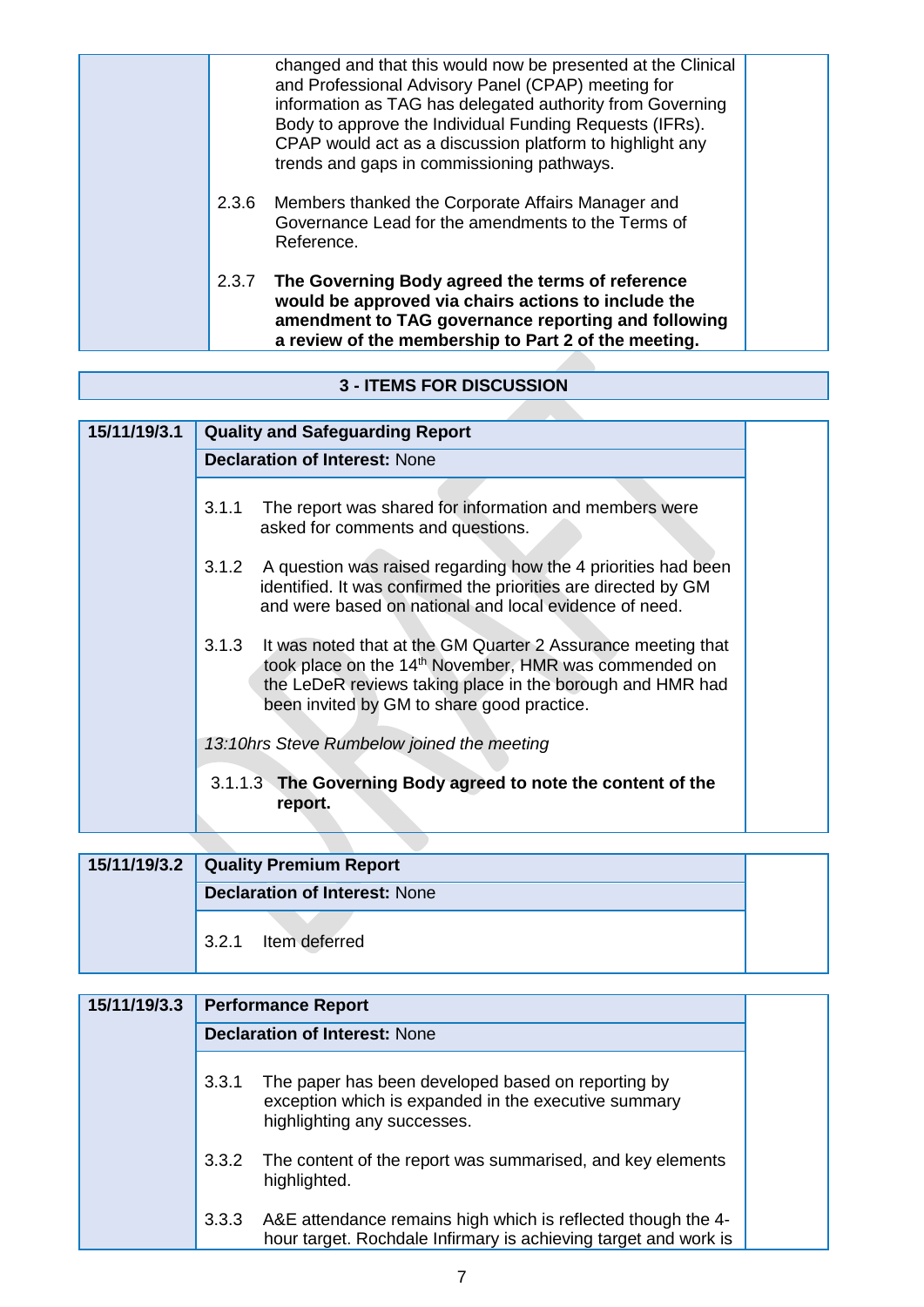|       | ongoing to improve the data for the other sites, repatriation<br>should improve those figures.                                                                                                                                                                                                                                                                             |  |
|-------|----------------------------------------------------------------------------------------------------------------------------------------------------------------------------------------------------------------------------------------------------------------------------------------------------------------------------------------------------------------------------|--|
| 3.3.4 | The Primary Care Multi-Disciplinary Team is looking at<br>children's admissions to get a better understanding of the high<br>levels of activity.                                                                                                                                                                                                                           |  |
| 3.3.5 | The Musculoskeletal (MSK) triage process should start to<br>influence the admission activity. Ophthalmology issues are a<br>priority for PAHT and across GM.                                                                                                                                                                                                               |  |
| 3.3.6 | HMR has failed the Cancer 2 week wait target relating to<br>gynaecology. This is due to an increase in referrals and<br>consultant capacity. The CCG have now recruited to the<br>Cancer Commissioning Manager position which will allow the<br>CCG to work closer with provider and drive improvement.<br>HMR has been commended by GM for the management of<br>breaches. |  |
| 3.3.7 | NWAS handover reporting is based over all the Pennine<br>Acute Hospital sites. Improvement at Fairfield General<br>Hospital and North Manchester General Hospital has been<br>noted, which is now looking to be replicated at Oldham Royal<br>Hospital.                                                                                                                    |  |
| 3.3.8 | Improving Access to Psychological Therapy's (IAPT) recovery<br>target was missed due to an issue with coding. Work is<br>ongoing to improve coding overall.                                                                                                                                                                                                                |  |
| 3.3.9 | Several diagnostic breaches have been reported in August,<br>however locums are now in place which should address this.                                                                                                                                                                                                                                                    |  |
|       | 3.3.10 Outpatients are below plan and this has been affected by data<br>quality issues and a review of submissions is ongoing.                                                                                                                                                                                                                                             |  |
|       | 3.3.11 Most sites have seen increases in non-elective admissions.<br>Meetings are underway to understand the growth in activity<br>and the strategy for Urgent Care is currently being finalised.                                                                                                                                                                          |  |
|       | 3.3.12 Members were asked for comments or questions.                                                                                                                                                                                                                                                                                                                       |  |
|       | 3.3.13 A question was raised; are HMR assured that if all the actions<br>outlined in the report are completed will all the targets be met?<br>Furthermore, if the targets highlighted are real concerns<br>should they be included in the risk register?                                                                                                                   |  |
|       | 3.3.14 Members were advised that HMR does not expect to meet the<br>cancer 36 week wait target, and that GM are now supporting<br>the performance elements for this.                                                                                                                                                                                                       |  |
|       | 3.3.15 The diagnostics target may also prove difficult to achieve as<br>clinics have been cancelled due to capacity issues.                                                                                                                                                                                                                                                |  |
|       | 3.3.16 Discussions took place regarding the use of dermatoscopes in<br>Primary Care and the training that each practice has<br>undertaken to support this which should increase deflections<br>and improve the quality of referrals.                                                                                                                                       |  |
|       | 3.3.17 The Clinical Lead for Rochdale has recently been involved in<br>the Decide project in collaboration with Manchester University                                                                                                                                                                                                                                      |  |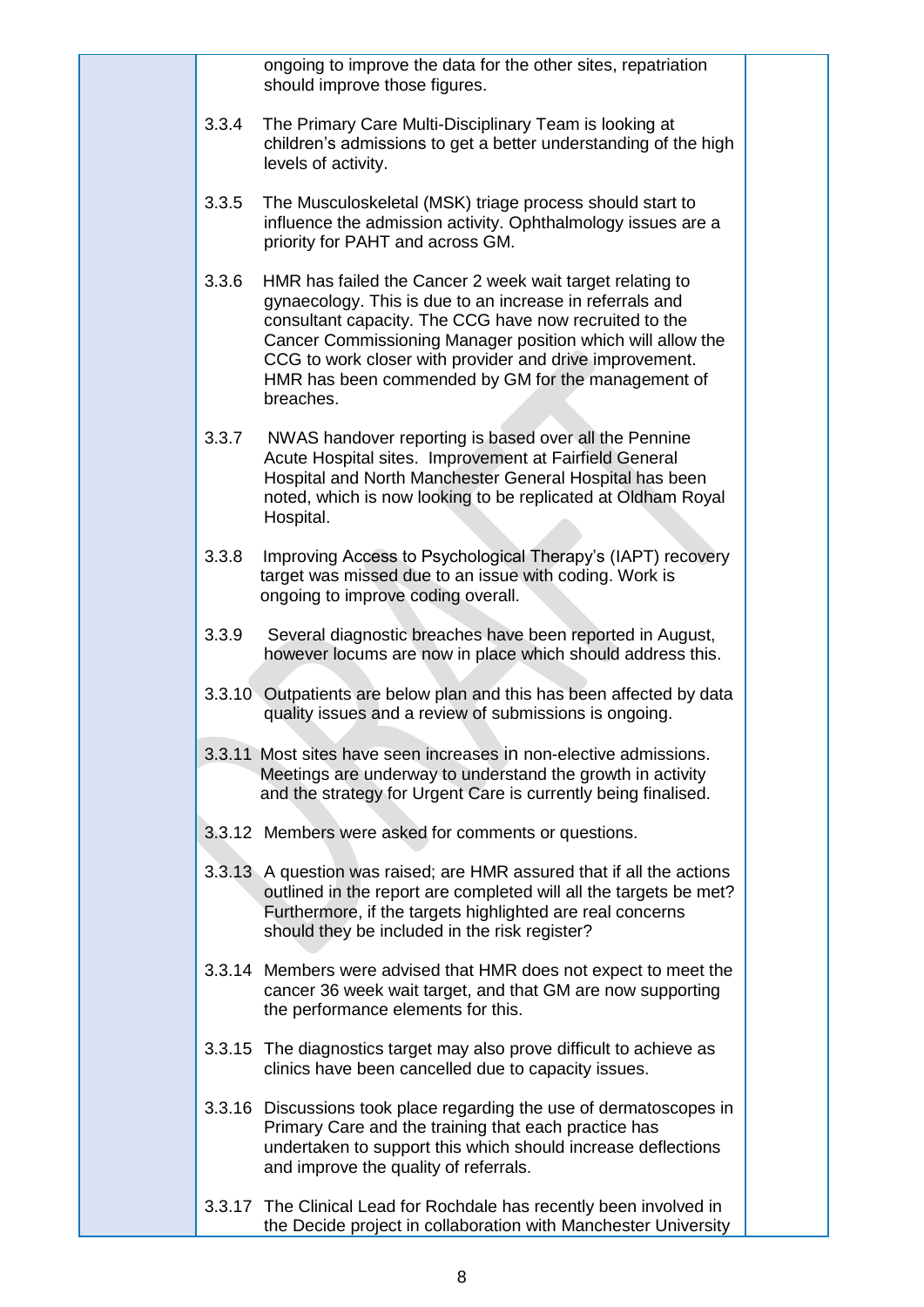| a model of training.                                                   | aiming to improve GPs confidence in diagnostics by producing<br>КT                                                                |
|------------------------------------------------------------------------|-----------------------------------------------------------------------------------------------------------------------------------|
| the risks identified in the report.                                    | 3.3.18 It was confirmed the risk register will be updated to include all                                                          |
| and continued improvement was welcomed.                                | 3.3.19 Members complimented the Business Intelligence team for the<br>report provided and agreed this was much more user friendly |
| 3.3.20 The Governing Body agreed to note the content of the<br>report. |                                                                                                                                   |

| 15/11/19/3.4 | <b>Corporate Risk Register and Assurance Framework</b>                                                                                                                                                                           |           |  |
|--------------|----------------------------------------------------------------------------------------------------------------------------------------------------------------------------------------------------------------------------------|-----------|--|
|              | <b>Declaration of Interest: None</b>                                                                                                                                                                                             |           |  |
|              | 3.4.1<br>The content of the report was summarised, and key elements<br>highlighted. Members were asked for comments and<br>questions.                                                                                            |           |  |
|              | 3.4.2<br>A request was made to include Primary Care risks that had<br>previously been shared at the Audit Meeting to be added to<br>the register.                                                                                |           |  |
|              | 3.4.3<br>It was confirmed the information from Primary Care will be<br>included in future reporting and had not filtered through on this<br>occasion due to timing. The information will be circulated to<br>members separately. | <b>KH</b> |  |
|              | A request was made to include the detail included in the<br>3.4.4<br>workforce email with this information.                                                                                                                      |           |  |
|              | 11:28 Kuiama Thompson left the meeting                                                                                                                                                                                           |           |  |
|              | The Governing Body agreed to note the content of the<br>3.4.5<br>report.                                                                                                                                                         |           |  |

| 15/11/19/3.5 |                                      | <b>Finance Update Report</b>                                                                                                                                                                                                     |  |
|--------------|--------------------------------------|----------------------------------------------------------------------------------------------------------------------------------------------------------------------------------------------------------------------------------|--|
|              | <b>Declaration of Interest: None</b> |                                                                                                                                                                                                                                  |  |
|              | 3.5.1                                | The report provided an update on the financial position; and<br>the pressures facing the CCG for 2019/20 were highlighted.                                                                                                       |  |
|              | 3.5.2                                | It was noted that acute services are still forecast to overspend<br>due to non-elective activity, mainly in respiratory and in<br>general medicine. This is expected to continue over winter.                                    |  |
|              | 3.5.3                                | Discussions are ongoing with PAHT in relation to a block<br>contract for this financial year. HMR is hoping to secure an<br>agreement within the next few weeks.                                                                 |  |
|              | 3.5.4                                | Salford Royal Foundation Trust is currently underperforming,<br>however as this is the major trauma centre for Manchester the<br>level of performance can quickly change, therefore HMR have<br>forecast for this to break even. |  |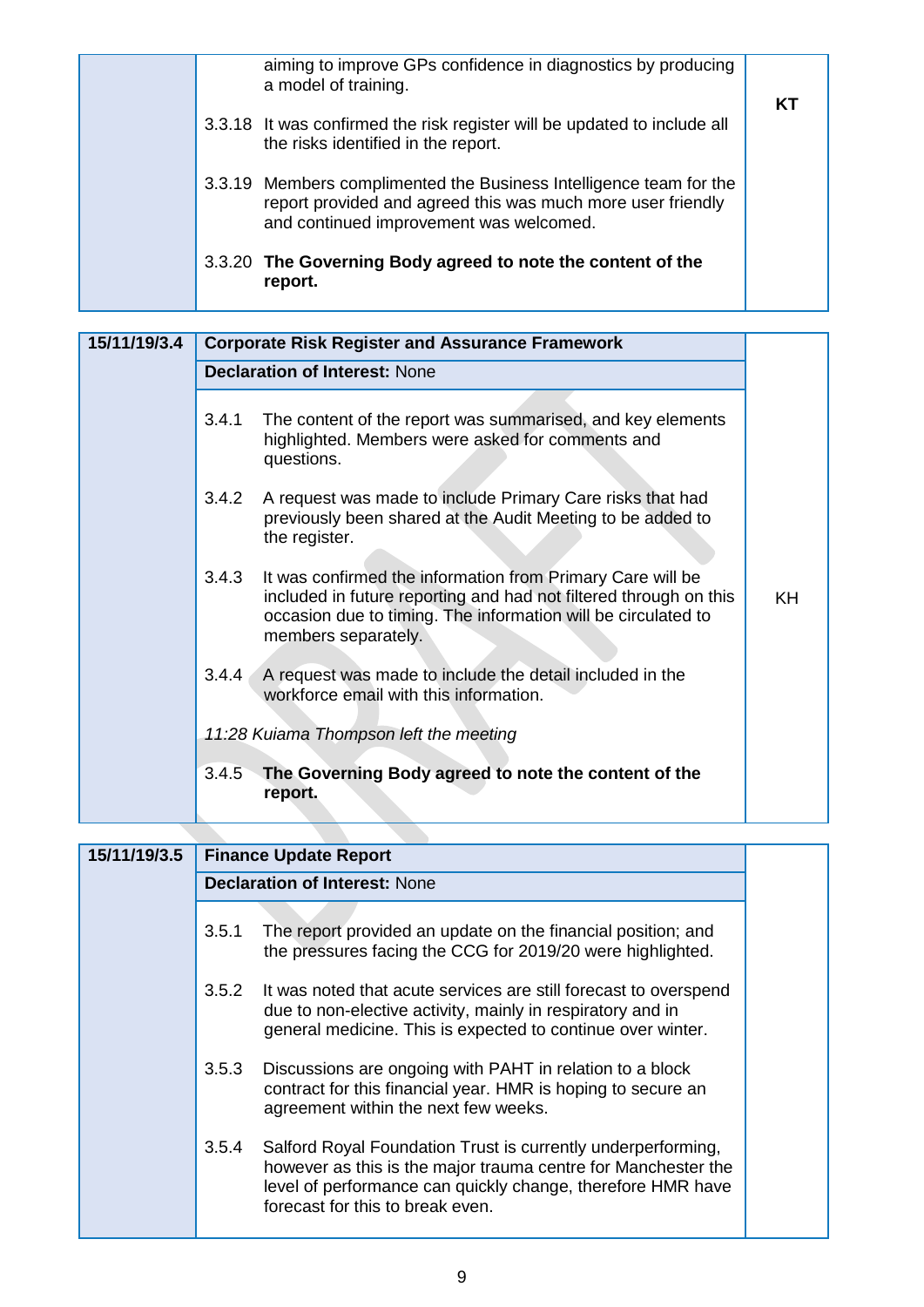| 3.5.5 | Manchester University Foundation Trust is also under<br>performing at £266k.                                                                                                                                                                                                                                                                                   |  |
|-------|----------------------------------------------------------------------------------------------------------------------------------------------------------------------------------------------------------------------------------------------------------------------------------------------------------------------------------------------------------------|--|
| 3.5.6 | PAHT subcontract the Elective care services which are under<br>performing which has resulted in a 15% increase on waiting<br>lists. Consultant posts have now been recruited to and regular<br>updates have been requested.                                                                                                                                    |  |
| 3.5.7 | Mental Health is forecast to overspend. A piece of work is<br>ongoing to review the commissioning of beds on a rolling<br>basis.                                                                                                                                                                                                                               |  |
| 3.5.8 | Prescribing costs are a major concern. Negotiations are<br>ongoing with the Department of Health regarding Category M<br>drugs which has so far created a pressure of £755k. there are<br>concerns that the data available is 14 days in arears so this<br>cost could be even higher. The CCG have a reserve of £800k<br>which will now be used to offset this |  |
| 3.5.9 | HMR expect to make savings in Neuro Rehabilitation. One<br>patient has been discharged from an expensive private Neuro<br>Rehabilitation placement and will now be cared for by the<br>Community Neuro Rehab Team.                                                                                                                                             |  |
|       | 3.5.10 Running costs for the CCG are forecast as an underspend<br>due to vacant posts currently being carried and additional<br>savings. The finance team will continue to work closely with<br>the relevant budget holders for the remainder of this financial<br>year to identify further savings                                                            |  |
|       | 3.5.11 Savings programmes and the pooled fund gap are currently<br>under discussion. A further report will be presented at next<br>meeting.                                                                                                                                                                                                                    |  |
|       | 3.5.12 Members were asked for comments and questions, none were<br>received.                                                                                                                                                                                                                                                                                   |  |
|       | 3.5.13 The Governing Body agreed to note the content of the<br>report and the update provided.                                                                                                                                                                                                                                                                 |  |
|       |                                                                                                                                                                                                                                                                                                                                                                |  |

# **4 – GOVERNING BODY SUB-COMMITTEE REPORTS**

| 15/11/19/4.1 |       | Clinical and Professional Advisory Panel (CPAP) (from 6 September<br>2019 and 4 <sup>th</sup> October 2019 meeting)                                                                                                                                                                  |  |
|--------------|-------|--------------------------------------------------------------------------------------------------------------------------------------------------------------------------------------------------------------------------------------------------------------------------------------|--|
|              |       | <b>Declaration of Interest: None</b>                                                                                                                                                                                                                                                 |  |
|              | 4.1.1 | The content of the report was summarised, and key elements<br>highlighted.                                                                                                                                                                                                           |  |
|              | 4.1.2 | Lots of positive feedback has been received from clinical<br>engagement sessions in relation to the work taking place in<br>mapping services and creating single points of access. The<br>workshop style meeting is working well and linking with the<br>Locality Engagement Groups. |  |
|              | 4.1.3 | The Clinical Locality Lead for Heywood and Middleton was<br>congratulated for their involvement in the new iThrive model.                                                                                                                                                            |  |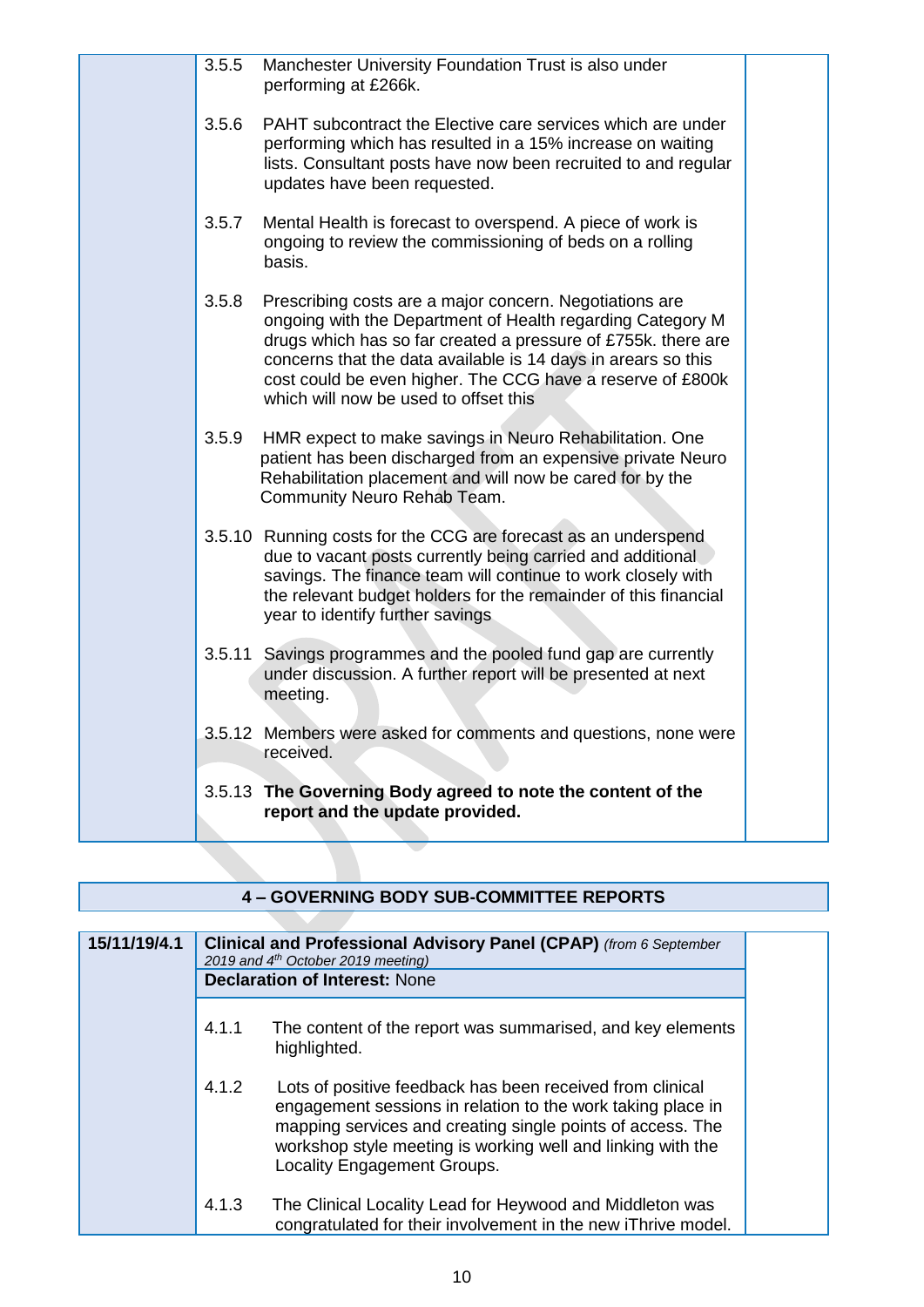|  | 4.1.4 | An update was provided regarding the Primary and<br>Secondary Care Interface Group (of which the Clinical<br>Locality Lead for Rochdale is vice chair) the group is now<br>fully established and useful discussions around collaborative<br>working are taking place. |  |
|--|-------|-----------------------------------------------------------------------------------------------------------------------------------------------------------------------------------------------------------------------------------------------------------------------|--|
|  | 4.1.5 | The Governing Body agreed to note the content of the<br>report.                                                                                                                                                                                                       |  |

| 15/11/19/4.2 | Integrated Commissioning Board (ICB) (from 29 October 2019 meetings)                                              |
|--------------|-------------------------------------------------------------------------------------------------------------------|
|              | <b>Declaration of Interest: None</b>                                                                              |
|              | 4.2.1 The content of the report was outlined. Members were asked<br>for comments or questions. None were received |
|              | The Governing Body agreed to note the content of the<br>4.2.2<br>report.                                          |

| 15/11/19/4.3i | <i>meeting</i> ) | Heywood and Middleton Locality Report (from 10 September 2019<br><b>Declaration of Interest: None</b>                                                                                                           |
|---------------|------------------|-----------------------------------------------------------------------------------------------------------------------------------------------------------------------------------------------------------------|
|               |                  | 4.3i.1 The content of the report was summarised, and key elements<br>highlighted.                                                                                                                               |
|               |                  | 4.3i.2 Attendance for the September meeting was low, however<br>presentations provided regarding Patient Participation Groups,<br>and the MSK Pathway were positively received.                                 |
|               | 4.3i.3           | The October CPAP focus on diagnostics was discussed.<br>Options and possible solutions regarding home Phlebotomy<br>services including the Primary Care Networks working towards<br>a borough wide arrangement. |
|               |                  | 4.3i.4 The Governing Body agreed to note the content of the<br>report provided.                                                                                                                                 |

| 15/11/19/4.3ii | Rochdale Locality Report (from 10 September 2019 meeting)                                                                                                                                                                                                    |  |
|----------------|--------------------------------------------------------------------------------------------------------------------------------------------------------------------------------------------------------------------------------------------------------------|--|
|                | <b>Declaration of Interest: None</b>                                                                                                                                                                                                                         |  |
|                | 4.3ii.1 The content of the report was summarised, and key elements<br>highlighted.                                                                                                                                                                           |  |
|                | 4.3ii.2 Diagnostics was a hot topic for discussion at the meeting,<br>particularly the number of practice HCA appointments used to<br>take bloods for Secondary care and the amount of GP time<br>taken, receiving results for tests they had not requested. |  |
|                | 4.3ii.3 Discussions took place regarding re-educating consultants via<br>Urgent Care and Planned Care reviews and the possibility of<br>one central community network.                                                                                       |  |
|                | 4.3ii.2 The Governing Body agreed to note the content of the<br>report and the update provided.                                                                                                                                                              |  |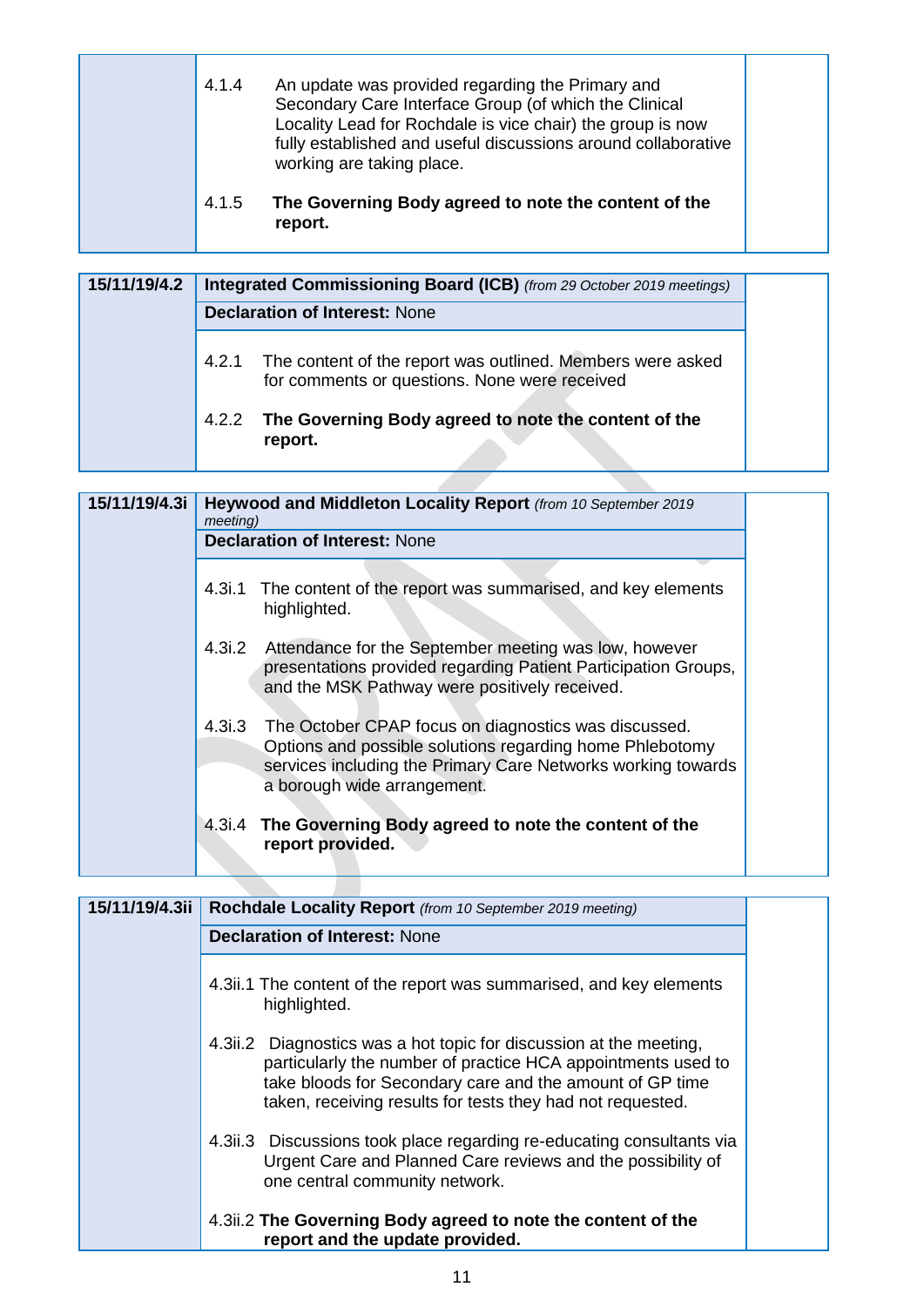| 15/11/19/4.4 | <b>Audit Committee</b> (from 4 November 2019 meeting)                                                                                                                                                                                                                                                                                                                                                     |  |  |
|--------------|-----------------------------------------------------------------------------------------------------------------------------------------------------------------------------------------------------------------------------------------------------------------------------------------------------------------------------------------------------------------------------------------------------------|--|--|
|              | <b>Declaration of Interest: None</b>                                                                                                                                                                                                                                                                                                                                                                      |  |  |
|              | 4.4.1<br>The content of the report was summarised, and key elements<br>highlighted                                                                                                                                                                                                                                                                                                                        |  |  |
|              | 4.4.2<br>A private session with Auditors and CCG Lay members took<br>place before the November Audit Committee meeting to raise<br>any issues. It was reported the comments received from the<br>Auditors was complimentary and the only issue raised was<br>concerns over capacity at senior level.                                                                                                      |  |  |
|              | 4.4.3<br>The External Audit Report was highlighted in relation to CCG<br>compliance with the Mental Health Standard. The outcome of<br>the review was satisfactory, with the exception of the use of<br>programme budgeting figures rather than actual prescribing<br>figures for 2017/18 and 2018/19. Even with adjustments for the<br>above issue the CCG was reported to have met all<br>requirements. |  |  |
|              | The interpretation of NHSE guidance was highlighted, and It<br>4.4.4<br>was reported that there have been national issues around this<br>work which are being followed up with NHSE.                                                                                                                                                                                                                      |  |  |
|              | 4.4.5<br>Internal audit reported that they were behind plan however they<br>are confident to deliver by the end of the financial year. No<br>significant issues were highlighted with audits in progress.                                                                                                                                                                                                 |  |  |
|              | It was noted that good progress had been made in<br>4.4.6<br>implementing previous audit recommendations                                                                                                                                                                                                                                                                                                  |  |  |
|              | 4.4.7<br>The Governing Body agreed to note the content of the<br>report.                                                                                                                                                                                                                                                                                                                                  |  |  |

| 15/11/19/4.5 | Quality and Safeguarding Committee (from 18 October 2019 meeting)                                       |  |
|--------------|---------------------------------------------------------------------------------------------------------|--|
|              | <b>Declaration of Interest: None</b>                                                                    |  |
|              | A report was provided for information and members were<br>4.5.1<br>asked for any comments or questions. |  |
|              | 4.5.2 No further discussions took place.                                                                |  |
|              | 4.5.3 The Governing Body agreed to note the content of the<br>report.                                   |  |

| 15/11/19/4.6 | <b>Public and Patient Engagement Committee (PPEC)</b> (from 7 October<br>2019)<br><b>Declaration of Interest: None</b> |                                                                                               |  |
|--------------|------------------------------------------------------------------------------------------------------------------------|-----------------------------------------------------------------------------------------------|--|
|              | 4.6.1                                                                                                                  | A report was provided for information and members were<br>asked for any comments or questions |  |
|              | 4.6.2                                                                                                                  | Discussions took place regarding the agenda and minutes                                       |  |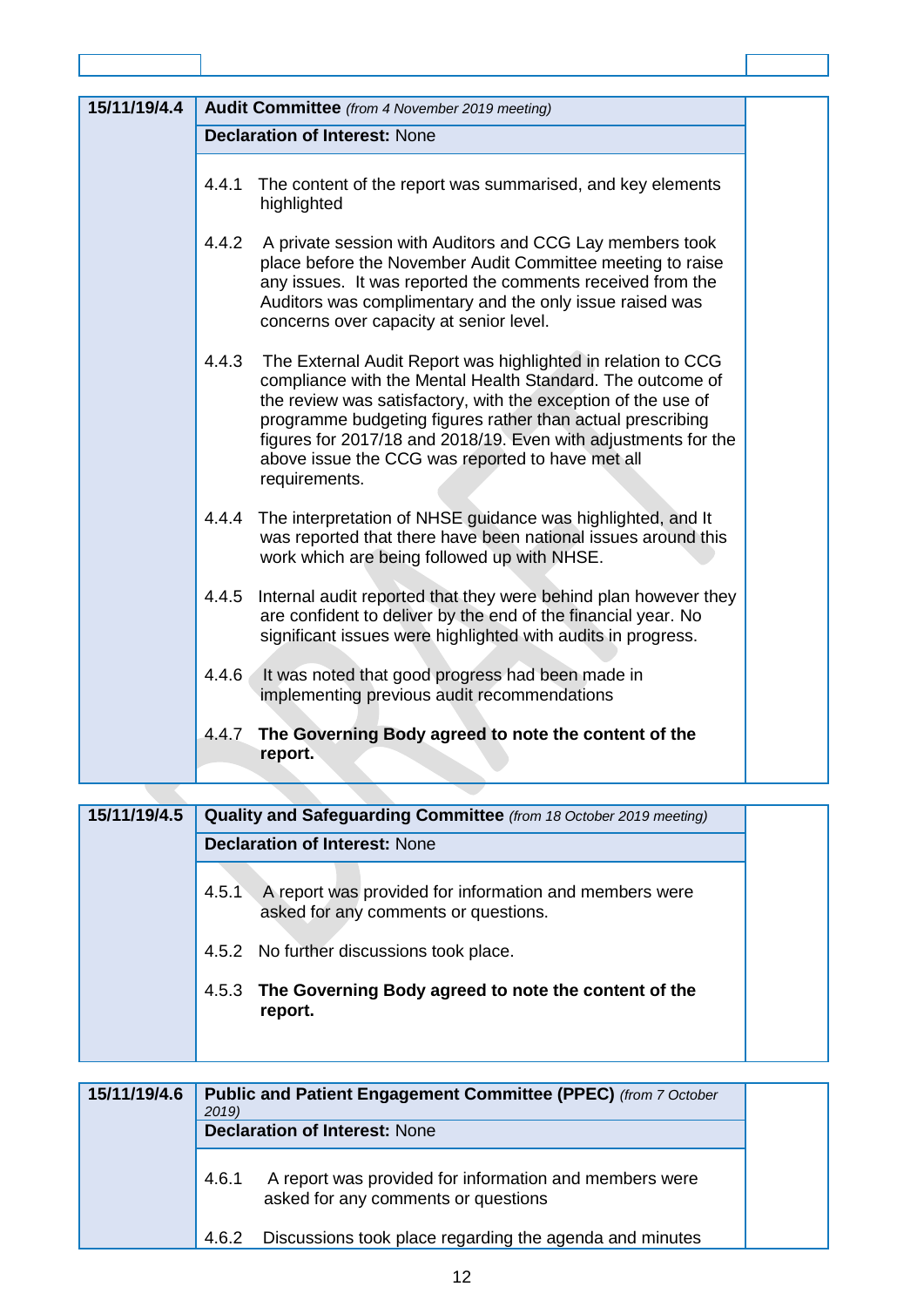|       | templates as a decision section is currently included. PPEC is<br>not a decision-making committee therefore it was suggested<br>this section change to "Approval / Recommendation to GB"<br>and those items to be progressed through a task and finish<br>group. |  |
|-------|------------------------------------------------------------------------------------------------------------------------------------------------------------------------------------------------------------------------------------------------------------------|--|
| 4.6.3 | It was noted the Chair is pleased with the progress of the<br>group and how this is moving forward.                                                                                                                                                              |  |
| 4.6.2 | The Governing Body agreed to note the content of the<br>report provided.                                                                                                                                                                                         |  |

| 15/11/19/4.7 |       | <b>Primary Care Commissioning Committee (PCCC)</b>                                                                                                                                                                                                                                                                                                                                                                                  |
|--------------|-------|-------------------------------------------------------------------------------------------------------------------------------------------------------------------------------------------------------------------------------------------------------------------------------------------------------------------------------------------------------------------------------------------------------------------------------------|
|              |       | <b>Declaration of Interest: None</b>                                                                                                                                                                                                                                                                                                                                                                                                |
|              |       | 4.7.1 A verbal update was provided, and key points highlighted.                                                                                                                                                                                                                                                                                                                                                                     |
|              |       | 4.7.2 Following the Extraordinary meeting held on the 17 <sup>th</sup> May<br>members agreed that the Primary Care Networks (PCN)<br>proposal would be agreed via chairs actions. A paper was<br>shared on the 25 <sup>th</sup> May and the PCN network configuration<br>was approved.                                                                                                                                              |
|              | 4.7.3 | A boundary reduction application had been received from<br>Wellfield Surgery. Following detailed discussion, a reduction to<br>the boundary to remove outlying areas (Shaw/ Royton and<br>Whitworth) was approved by PCCC. The Committee agreed<br>that further time was required to assess the impact of the<br>Primary Care networks and the Care Homes pilot was required<br>before they could consider the application further. |
|              | 4.7.4 | It was agreed that a mapping exercise would be undertaken by<br>the Primary Care Team for a fuller understanding of all practice<br>boundaries and allow them to make a more informed decision.                                                                                                                                                                                                                                     |
|              | 4.7.5 | It was also agreed that a review of home visits was required<br>including Care Home visits in line with the mapping exercise<br>and that a local policy should be produced.                                                                                                                                                                                                                                                         |
|              | 4.7.6 | An update had been provided on key points from the Primary<br>Care sub-committee meetings that had taken place which<br>included approval for non-recurrent funding to support the<br>HART scheme, finalisation of Core + 19/20 prescribing<br>indicators.                                                                                                                                                                          |
|              | 4.7.7 | Following discussions regarding HMR's current position and<br>the Primary Care work programme for 2020/21 the Committee<br>also agreed to merge the two primary care sub-committees<br>into one Primary Care Assurance and Transformation<br>committee which will commence in January 2020 and take<br>place bi-monthly.                                                                                                            |
|              | 4.7.8 | As a result of the new governance reporting, IM&T will now<br>report to PCCC. PCCC terms of reference will be amended to<br>reflect those changes and will be approved via chairs actions.                                                                                                                                                                                                                                          |
|              | 4.7.2 | The Governing Body agreed to note the verbal update<br>provided.                                                                                                                                                                                                                                                                                                                                                                    |